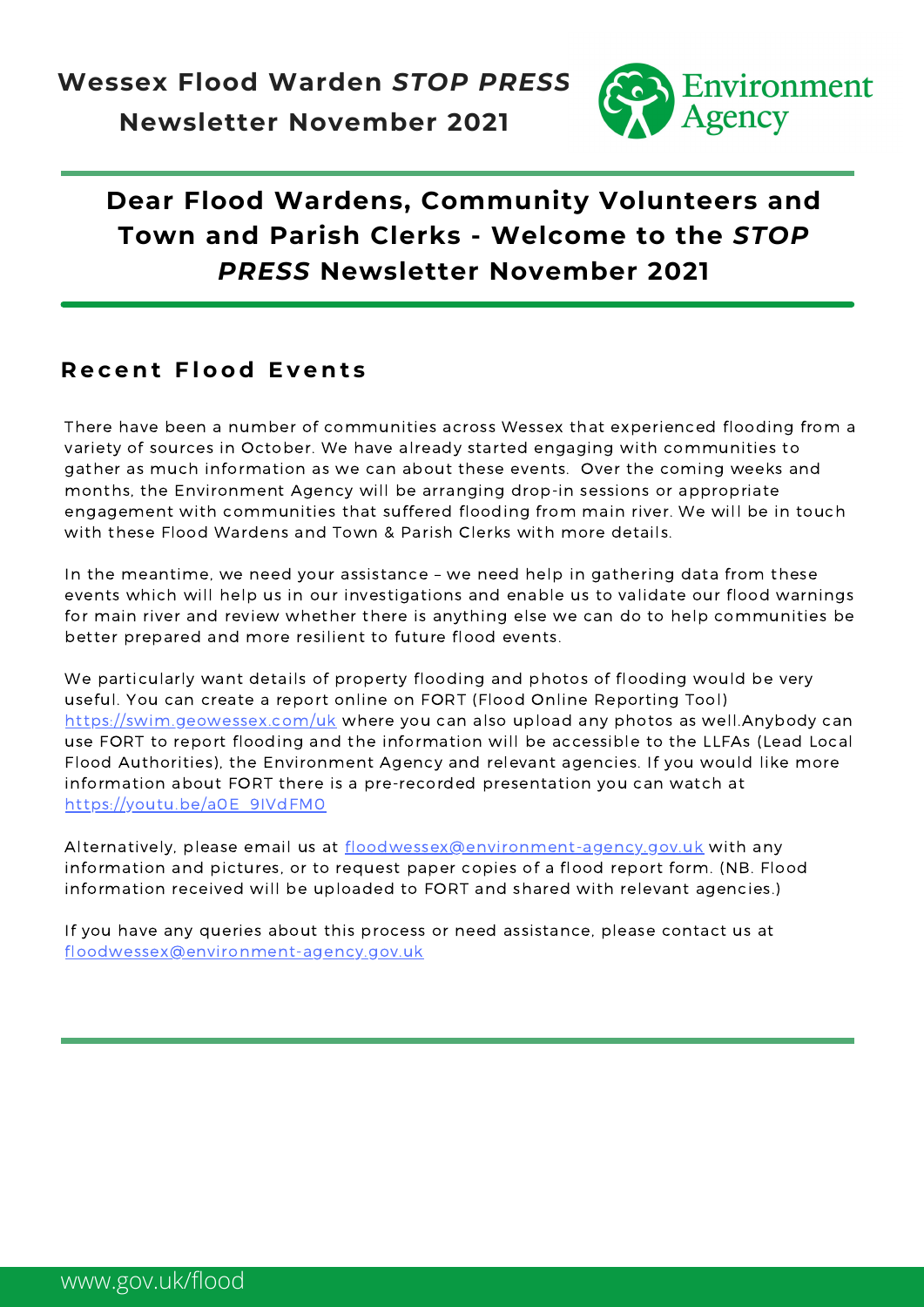

Please support with our **Flood Action Campaign ('Prepare. Act. Survive.')** which runs until 28 November 2021.

Taking steps to prepare and knowing what to do in a flood can significantly reduce the damages to a home and possessions, reduce risk to life and reduce the likelihood of suffering from mental health impacts in the future.

The campaign continues until the end of March, helping people in flood risk areas to know what to do in a [flood](https://check-for-flooding.service.gov.uk/plan-ahead-for-flooding?utm_campaign=envagency_flood2021&utm_medium=social_organic&utm_source=partner&utm_content=partner) and [encouraging](https://assets.publishing.service.gov.uk/government/uploads/system/uploads/attachment_data/file/1027409/Flood_Warnings___know_what_to_do.pdf) them to download our ['Prepare.](https://assets.publishing.service.gov.uk/government/uploads/system/uploads/attachment_data/file/1027409/Flood_Warnings___know_what_to_do.pdf) Act. Survive.' flood plan to help reduce the impact of flooding. Last year over 100 partners joined the campaign.

#### **Share the message**

You can access all our campaign assets such as social media posts, images and videos on our [campaign](https://paper.dropbox.com/doc/Flood-Action-Campaign-BIwbJyH3ohRgKmX3q2Q6v) dropbox toolkit and will be adding new content and videos for flood action week and as the months progress – we'll let you know when new items are added. The dropbox is viewable on Chrome or Firefox. If you have any issues, please download the files from this [WeTransfer](https://we.tl/t-5IPJMPBxKZ) link (available for 7 days).

#### **Please help us by**:

- posting our *Flood Action [Campaign](https://paper.dropbox.com/doc/Flood-Action-Campaign-BIwbJyH3ohRgKmX3q2Q6v) content* on your social media channels, use the hashtags [#PrepareActSurvive](https://check-for-flooding.service.gov.uk/plan-ahead-for-flooding?utm_campaign=envagency_flood2021&utm_medium=social_organic&utm_source=partner&utm_content=partner) #FloodActionWeek and linking to our **How to plan ahead** for flooding page **(please note this url has changed since last year's campaign)**
- following @EnvAgency on [Twitter,](https://twitter.com/envagency) [Facebook](https://www.facebook.com/environmentagency) and [Instagram](https://www.instagram.com/envagency/) and sharing our content
- publishing information on your website
- using our campaign email signature
- encouraging your colleagues and partners to support the campaign

If you are able to support, it would be great if you could let us know how and where you've used the campaign content. This helps us to understand what's worked well this year so we can build on it for future campaigns.

If you have any questions or need any further information, please e-mail us at floodwessex@environment-agency.gov.uk

Thank you for your support.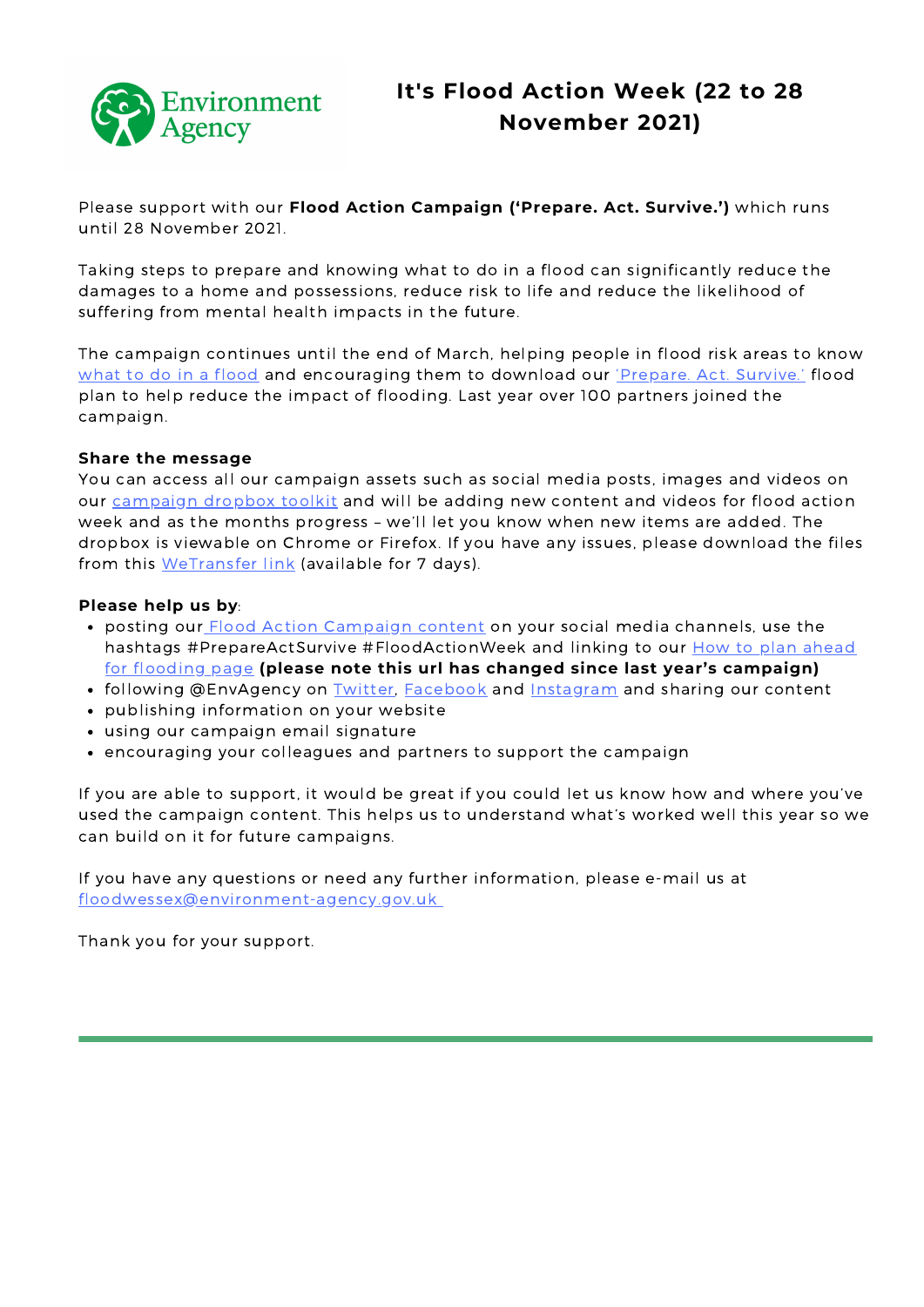

#### Somerset Prepared and Wiltshire & Swindon **P r e p a r e d**

A huge thank you to everyone who attended the Somerset Prepared and Wiltshire & Swindon Prepared Community Resilience events throughout October. It was great to see the events so well attended and we hope that those of you who were not able to join us are finding the recordings of the live sessions and all of the pre-recorded videos and resources useful.

In light of recent flooding across Wessex, you may be particularly interested in watching the recording of a session Mary Dhonau presented about Property Flood Resilience measures. Mary is an expert in this field and also includes her own experience of flooding and case studies of other home owners and businesses.

Below are the links to access these recordings, videos and resources:

S**omerset Prepared**: [http://www.somersetprepared.org.uk/somerset-prepared](http://www.somersetprepared.org.uk/somerset-prepared-event/videos-and-resources/)event/videos-and-resources/

**Wiltshire & Swindon Prepared:** [https://wiltshireandswindonprepared.org.uk/wiltshire](https://wiltshireandswindonprepared.org.uk/wiltshire-prepared)prepared and more at https://www.youtube.com/playlist? [list=PLrJBGaLNqeERbsCSDZRAdKAJkPhx\\_DPJu](https://eur03.safelinks.protection.outlook.com/?url=https%3A%2F%2Fwww.youtube.com%2Fplaylist%3Flist%3DPLrJBGaLNqeERbsCSDZRAdKAJkPhx_DPJu&data=04%7C01%7Clisa.milton%40environment-agency.gov.uk%7Cef82dcbc408641f2669408d99d226797%7C770a245002274c6290c74e38537f1102%7C0%7C0%7C637713593368886923%7CUnknown%7CTWFpbGZsb3d8eyJWIjoiMC4wLjAwMDAiLCJQIjoiV2luMzIiLCJBTiI6Ik1haWwiLCJXVCI6Mn0%3D%7C1000&sdata=26%2FNPvbKXekrgwNHdGc6JZwLSXb%2FnXQRq51PN7Pp%2Bn4%3D&reserved=0)

**Wiltshire & Swindon Prepared – feedback survey**: [https://www.surveymonkey.co.uk/r/NFGW3WM](https://eur03.safelinks.protection.outlook.com/?url=https%3A%2F%2Fwww.surveymonkey.co.uk%2Fr%2FNFGW3WM&data=04%7C01%7Clisa.milton%40environment-agency.gov.uk%7C432fe6042ead441aa7b408d993bc4eda%7C770a245002274c6290c74e38537f1102%7C0%7C0%7C637703259254048914%7CUnknown%7CTWFpbGZsb3d8eyJWIjoiMC4wLjAwMDAiLCJQIjoiV2luMzIiLCJBTiI6Ik1haWwiLCJXVCI6Mn0%3D%7C1000&sdata=537E9VEZzk%2Be8grp4tZetAy2I5U%2FrclyDPgPDcmlT1A%3D&reserved=0)

There is still time to complete the feedback survey – just 10 short questions. We really do value your input when planning future events to make sure we are delivering the right training and presentations to support you in your community role.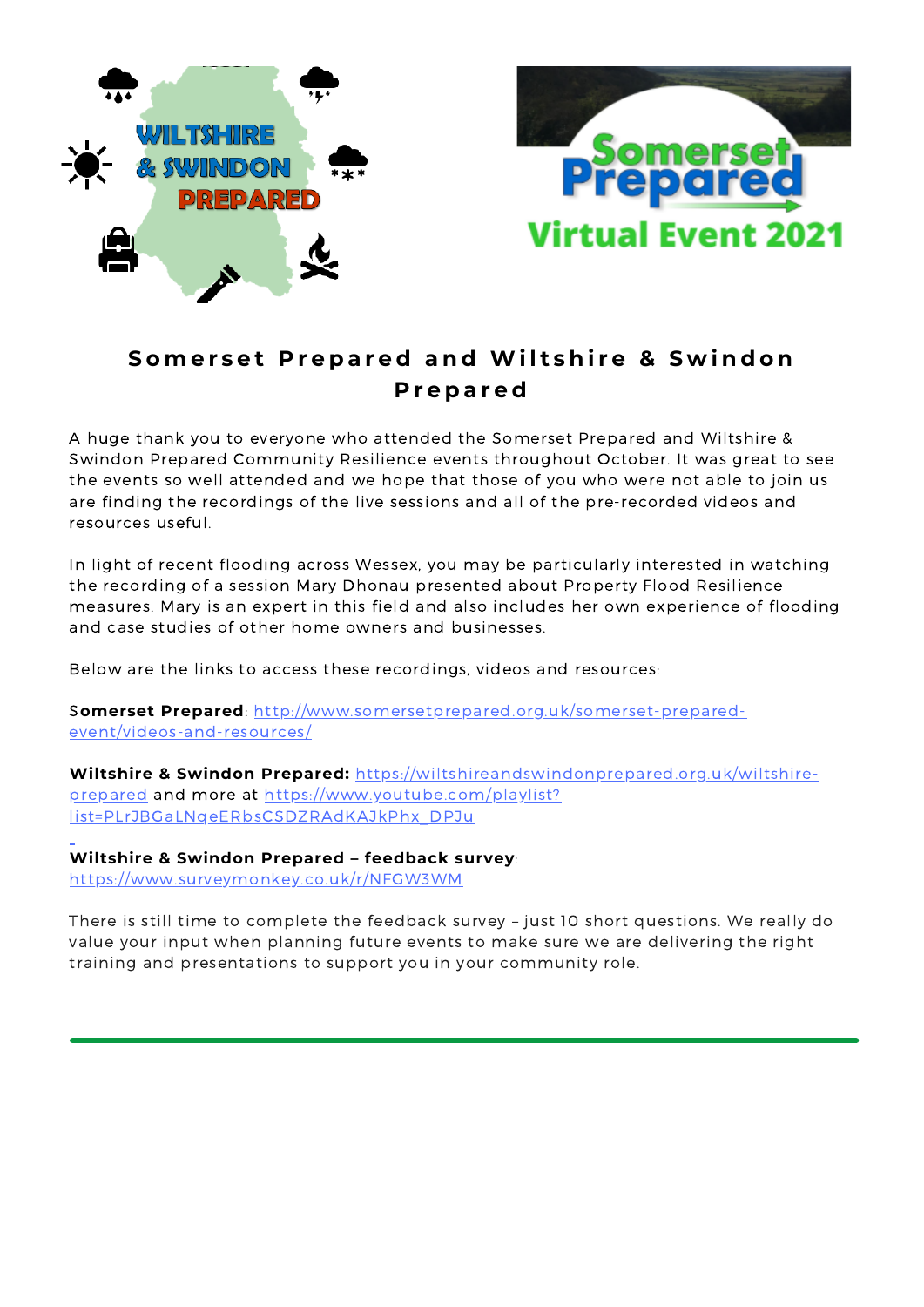### **Please help us keep your contact details up to date**



We need your help to keep our list of contact details up to date. In the two short videos – see links below – we describe why we need your contact details and how we will use them to help support you in your role as Flood Warden or Community Emergency Volunteer. We also explain why, how and when our Flood Warning Duty Officer might want to contact you.

https://youtu.be/tyijSO4aH-g https://youtu.be/YUKA9GauIxc

Please email us at floodwessex@environment-agency.gov.uk with:

·your name ·community name ·contact number

Email us if you would like more information about how and why we contact Flood Wardens, Community Emergency Volunteers and Town Clerks, or about how we handle your data.



**Know your local authority's policy on sandbags**

**BANES** - see t[h](https://www.bathnes.gov.uk/services/your-council-and-democracy/emergencies/flooding?dm_t=0,0,0,0,0http://&dm_i=3O4M,17YDI,5KQ4FE,4DNDW,1)eir policy here

Bournemout[h](https://www.bcpcouncil.gov.uk/Roads-and-transport/Maintaining-our-roads/Extreme-weather/Flooding.aspx), Christchurch & Poole - see their policy here **Bristol City Council** - see t[h](https://www.bristol.gov.uk/crime-emergencies/flooding?dm_t=0,0,0,0,0http://&dm_i=3O4M,17YDI,5KQ4FE,4DNDY,1)eir policy here **Dorset Council** - see t[h](https://www.dorsetcouncil.gov.uk/-/sandbags-and-local-flooding-advice)eir policy here Mendip District Council - see t[h](https://www.mendip.gov.uk/flood?dm_t=0,0,0,0,0http://&dm_i=3O4M,17YDI,5KQ4FE,4DNE0,1)eir policy here **Nort[h](https://www.n-somerset.gov.uk/my-services/nuisances-pollution-environmental-issues/flooding-drainage/preparing-flooding) Somerset Council** - see their policy here Sedgemoor District Council - see t[h](https://somersetnewsroom.com/flooding/sandbags/?dm_i=3O4M,17YDI,5KQ4FE,4EFG9,1)eir policy here Somerset County Council - see t[h](https://www.somerset.gov.uk/?s=sandbags&dm_t=0,0,0,0,0http://&dm_i=3O4M,17YDI,5KQ4FE,4DNE3,1)eir policy here Sout[h](https://www.southglos.gov.uk/health-and-social-care/staying-healthy/health-protection/emergency-planning-and-weather-advice/emergencies/civil-emergencies-emergencies/civil-emergencies-flooding/preparing-for-flooding/?dm_t=0,0,0,0,0http://&dm_i=3O4M,17YDI,5KQ4FE,4DNE4,1) Gloucestershire Council - see their policy here Wilts[h](https://www.wiltshire.gov.uk/civil-emergencies-sandbags)ire County Council - see their policy here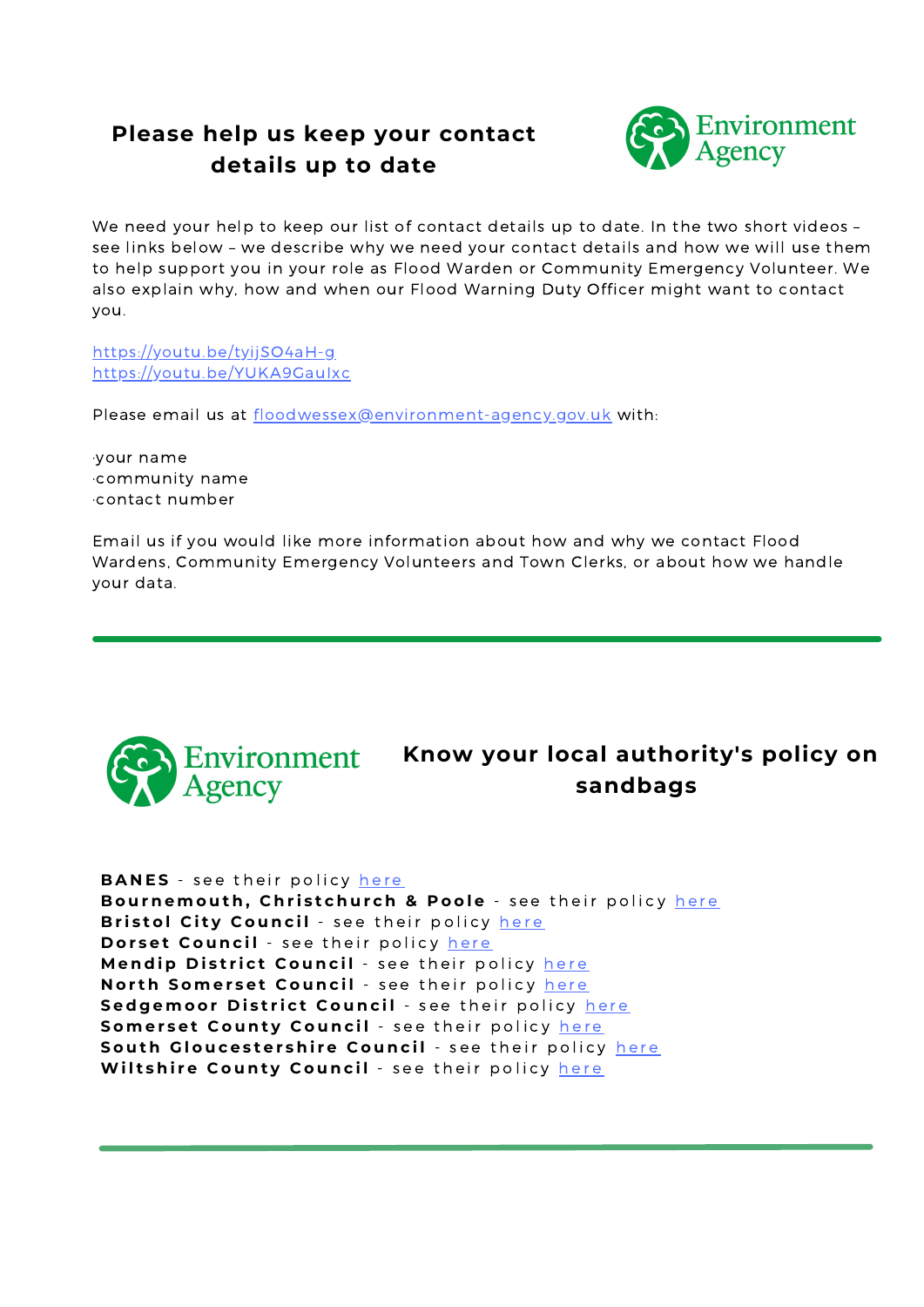## **Wh e r e t o fi n d f u r t h e r i n f o r m a t i o n**



For local weather information including weather warnings visit the Met Office at [www.metoffice.gov.uk](http://www.metoffice.gov.uk/)

River and sea levels and to sign up for flood [warnings](https://flood-warning-information.service.gov.uk/river-and-sea-levels?dm_i=3O4M,15532,5KQ4FE,41BZU,1)

Wessex Area Water [Situation](https://www.gov.uk/government/publications/water-situation-local-area-reports?dm_i=3O4M,15532,5KQ4FE,41BZA,1) Reports. Monthly reports are produced on Gov.uk

Flood Re has been set up to help those households who live in a flood risk area find affordable home insurance. For more information contact your insurer or visit [www.floodre.co.uk](http://www.floodre.co.uk/)

The National Flood Forum provide further advice and support at [www.nationalfloodforum.org.uk](http://www.nationalfloodforum.org.uk/)

Flooding: Find out the answers to frequently asked questions [here](https://assets.publishing.service.gov.uk/government/uploads/system/uploads/attachment_data/file/348925/Flooding_questions_and_answers_February_2014.pdf?dm_i=3O4M,15532,5KQ4FE,41BZX,1)

Property Flood [Resilience](https://thefloodhub.co.uk/property-flood-resilience-toolkit/?term=sandbags) Toolkit | The Flood Hub. This toolkit contains all the resources you need as a basic introduction for your property to become more flood resilient. Click on each resource to download it and build up your toolkit!

| <b>Programme</b><br>--<br>the state of the state of the state<br><b>STATISTICS</b><br>Became production on a dealership and<br>(also the color case way only an inter-state and party and the first that the<br>the first control program country<br>kan atau salah salah diarah merepakan kalendar |                           |                            |                                                               |  |
|-----------------------------------------------------------------------------------------------------------------------------------------------------------------------------------------------------------------------------------------------------------------------------------------------------|---------------------------|----------------------------|---------------------------------------------------------------|--|
| them to be a mattered will a se-<br>throughout the station fundament con-<br><b>Brown Constitution Co.</b>                                                                                                                                                                                          | <b>Construction</b>       | <b>Section County</b>      | <b>Seriesman</b>                                              |  |
| <b>COLOR</b><br><b>Dennis Grandman</b>                                                                                                                                                                                                                                                              | <b>September 2010</b><br> |                            | the control of the control of the<br><b>COLLECTION</b>        |  |
| Bearing State<br><b>DESCRIPTION</b>                                                                                                                                                                                                                                                                 |                           |                            |                                                               |  |
| <b>Constitution Co.</b><br><b><i>CONTRACTOR CONTRACTOR</i></b><br><b>COLORED AND IN</b>                                                                                                                                                                                                             |                           |                            |                                                               |  |
| <b>COLORED CONTROL</b><br><b>BELLE BELLETT</b><br><b>Department of</b>                                                                                                                                                                                                                              |                           |                            |                                                               |  |
| and the control<br><b>Booker Corp.</b>                                                                                                                                                                                                                                                              |                           |                            |                                                               |  |
| <b>BELLER</b><br><b>Dealer of</b><br><b>Black</b>                                                                                                                                                                                                                                                   | <b>Barnetter Brooker</b>  |                            |                                                               |  |
| <b>Barnet</b><br>The company's property of                                                                                                                                                                                                                                                          |                           |                            |                                                               |  |
| in an<br><b>Home card</b>                                                                                                                                                                                                                                                                           | <b>BREAD</b>              | <b>Constitution of the</b> | and the state of the state<br><b>State considerations and</b> |  |
| <b>Dead and grown</b>                                                                                                                                                                                                                                                                               |                           |                            |                                                               |  |

#### **Personal Flood Plan Template**

The personal flood plan includes a list of things you should do (like moving sentimental items to safety), and provides space for you to note down important contact details such as your utility companies and insurance

|                                                                    |                                                           | Environment |
|--------------------------------------------------------------------|-----------------------------------------------------------|-------------|
| community                                                          |                                                           |             |
|                                                                    |                                                           |             |
| flood plan                                                         |                                                           |             |
|                                                                    |                                                           |             |
| Parishes and communities working together<br>Community<br>or group | <b>Address</b>                                            |             |
| <b>Floodline Quickdial</b><br>Number                               | <b>Which Environment Agency</b><br>flood warnings are you |             |
|                                                                    | registered to receive?                                    |             |

#### **Community Flood Plan Template**

This flood plan template is for anyone involved in supporting communities or groups to improve their ability to plan for a flood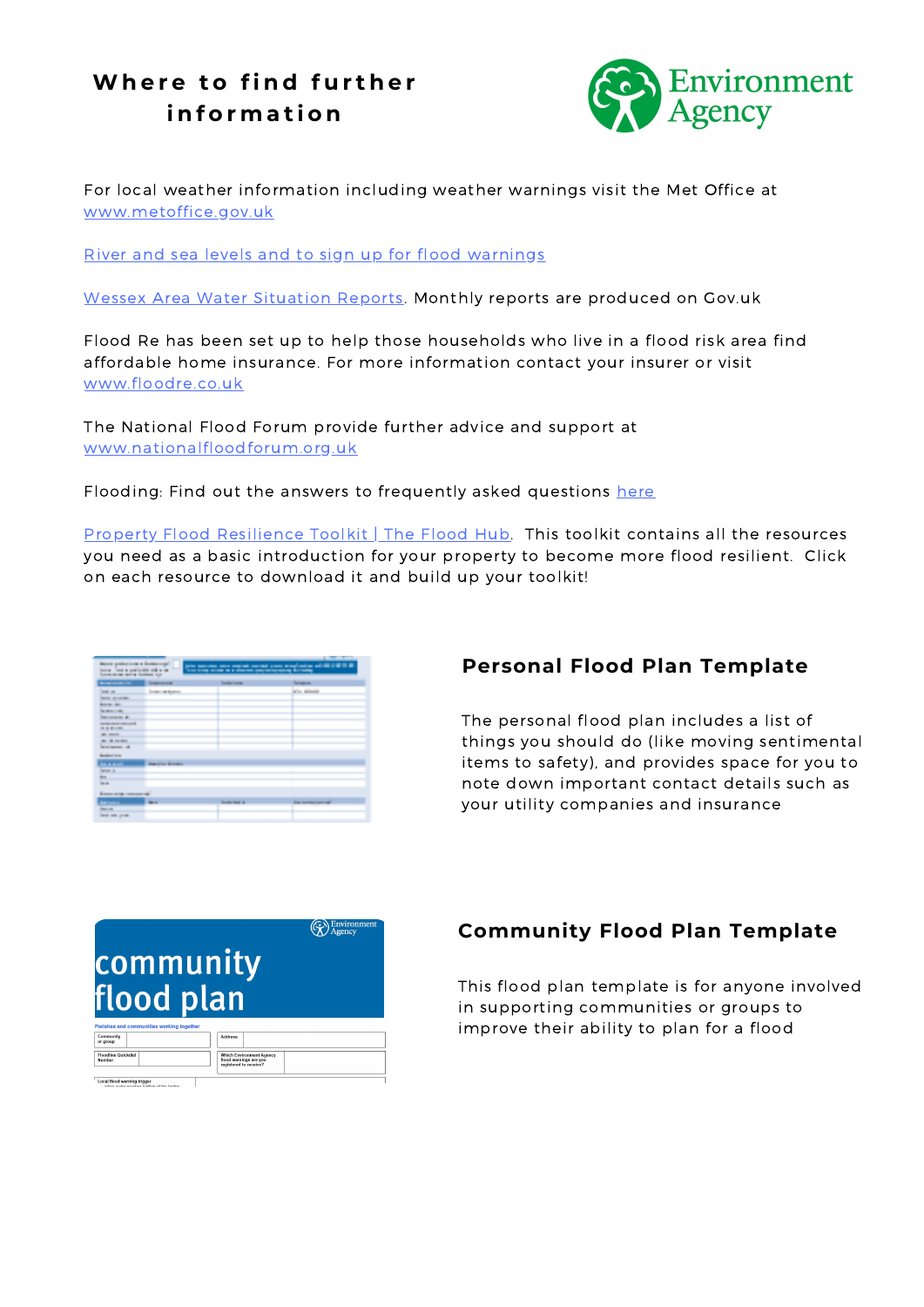

#### **What to do before, during and after a flood**

Practical advice on what to do to protect you and your property from flooding



#### **Would your business stay afloat?**

A guide to preparing your business for flooding



#### **Prepare your property for flooding**

A guide for householders and small businesses to prepare for flooding



#### **Flooding from groundwater**

Practical advice to help you reduce the impact of flooding from groundwater



#### **F l o o d Wa r n i n g s - D o y o u k n o w w h a t t o d o ?**

# Would you know what to do in a flood?



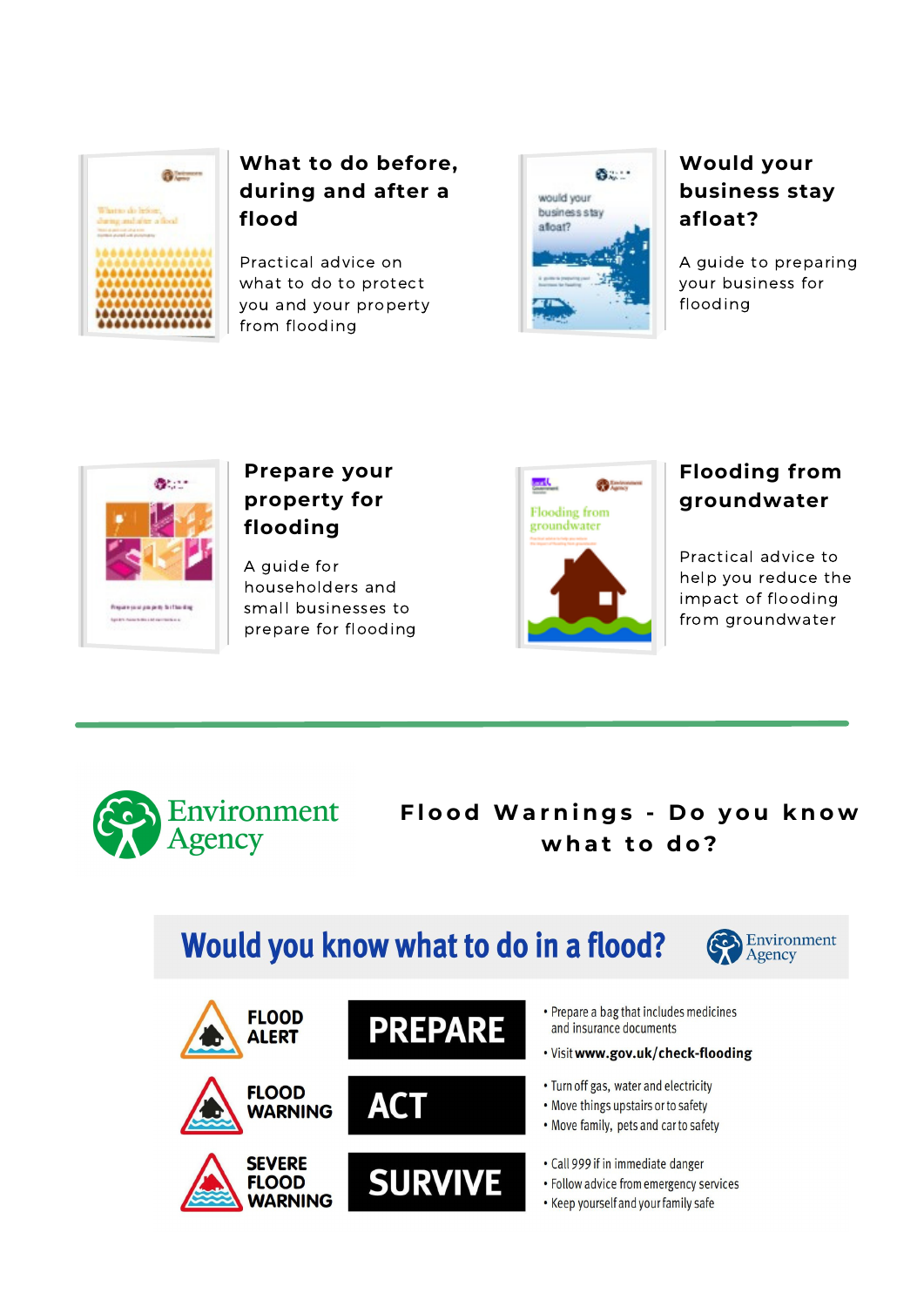#### **U s e f u l c o n t a c t s**

Contact Floodline on **0345 988 1188** for up to date flood warning information or advice.

Contact the Environment Agency incident hotline on **0800 80 70 60** to report flooding, blockages in rivers or any other environment incident.

#### Reporting flood risk and riparian **r e s p o n s i b i l i t i e s**



If you are concerned about blockages, obstructions to flow in the river or know of cut vegetation being deposited in the watercourse, which can cause pollution, remember to ring our Incident Hotline **0800 80 70 60** which is open and manned 24 hours a day. You will be given advice and guidance and the information you share will be recorded and passed to the relevant duty team who will be able to take any necessary actions.

If your community is affected by flooding please remember to share this information with us. Photos, times and description of flooding are vital in helping us understand how your community has been affected and what we can do going forwards, whether it be changes to flood warning thresholds or assessing your community for a scheme or property flood resilience measures.

If you have received training on the Severe Weather Information Management (SWIM) system you can record information directly at [www.swim.geowessex.com](https://swim.geowessex.com/uk). SWIM has recently changed its name undergoing a significant upgrade – it is now called FORT standing for Flood Online Reporting Tool, better reflecting what it actually does.

We are working to improve the way Wardens and Flood Groups can feed information into the system. Wardens will be able to enter and maintain their own contact details, they will be able to add more detailed flood extents onto the map and will be able to share a link with members of their community which will allow the public to upload photos and videos directly into their community flood report.

Alternatively you can email us at [floodwessex@environment-agency.gov.uk](mailto:floodwessex@environment-agency.gov.uk)